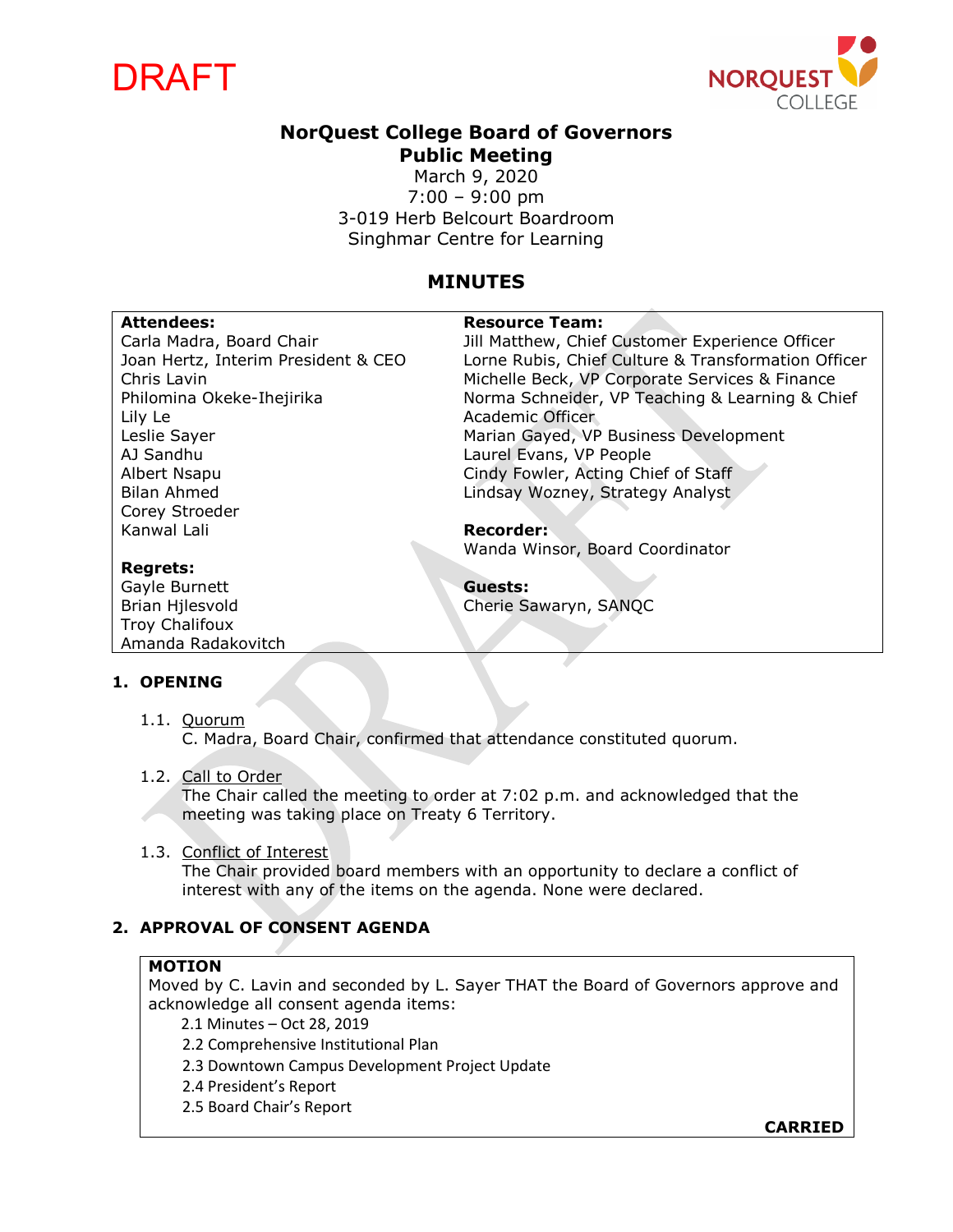

#### **3. APPROVAL OF AGENDA**

3.1 Agenda – March 9, 2020

#### **MOTION**

Moved by B. Ahmed and seconded by L. Sayer THAT the Board of Governors approve the agenda as presented.

**CARRIED**

#### **4. MOTIONS/INFORMATION/DISCUSSION**

#### 4.1 Tuition & Fees

N. Schneider presented Tuition and Fees structure for 2020-21, background information and the benchmarking used to set the proposed tuition and fees.

#### **MOTION**

Moved by L. Sayer and seconded by B. Ahmed THAT the Board of Governors approve the proposed 2020-21 Tuition and Fees as presented.

**CARRIED**

#### 4.2 Board Policy Review

Three procedures/policies were presented to the Board for review/approval. Board Procedure No. 1.6 Related Party Disclosure Procedure will undergo further review and is tabled for a future meeting.

#### **MOTION**

Moved by K. Lali and seconded by L. Sayer THAT the Board of Governors approve Board Procedure No. 1.5 (Board Member Expenses) and Board Policy No. 9 (We Recruit, Retain and Guide NorQuest College's President & CEO) as presented.

**CARRIED**

#### 4.3 2020-2021 Board Meeting & Event Schedule

Next year's board meeting schedule was presented noting that additional meetings or changes may be required dependent on new Investment Management Agreement/Advanced Education requirements.

### **MOTION**

Moved by L. Sayer and seconded by K. Lali THAT the Board of Governors approve the 2020-2021 Board Meeting & Event Schedule as presented.

**CARRIED**